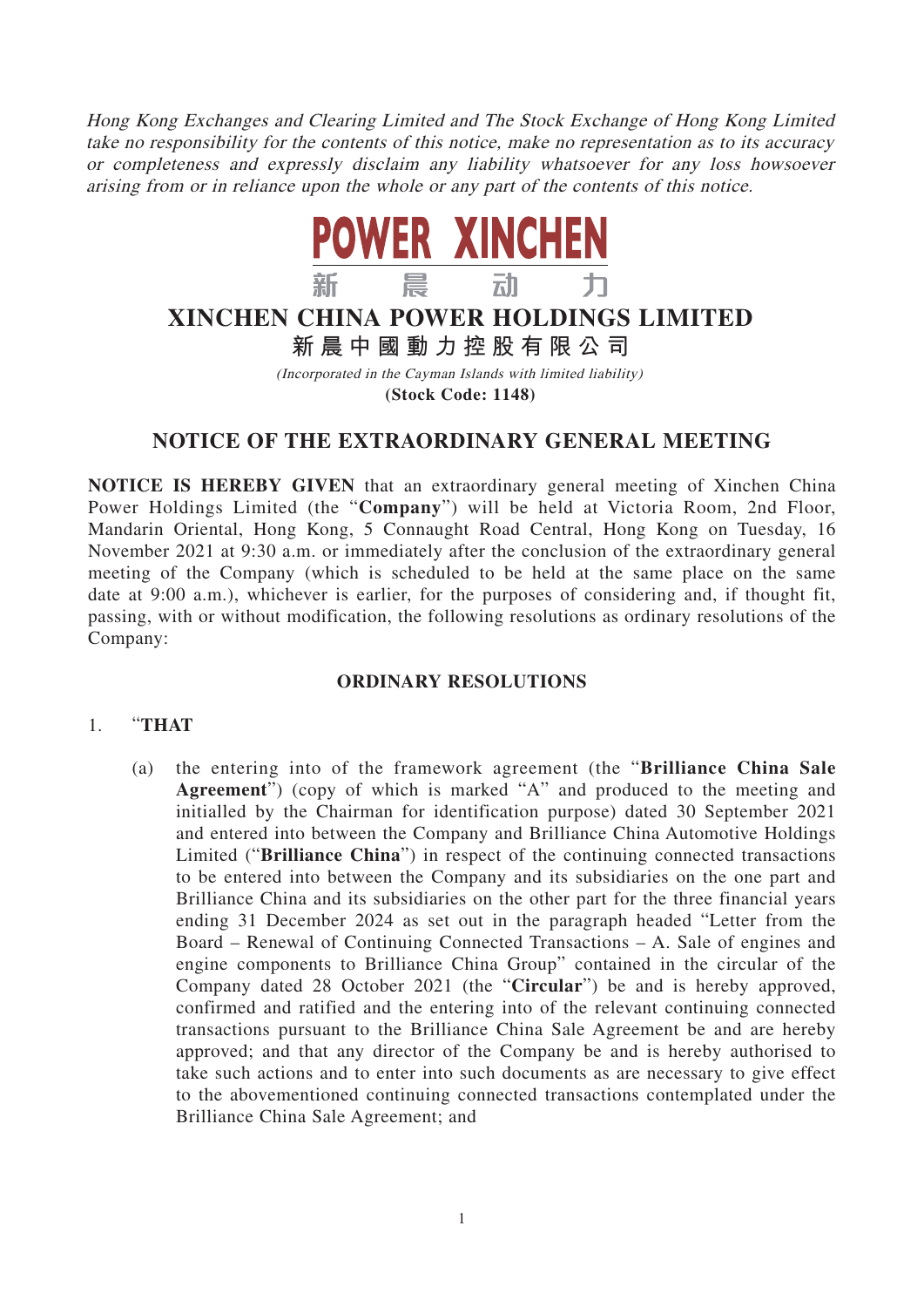(b) the proposed maximum annual monetary value of the continuing connected transactions contemplated under the Brilliance China Sale Agreement pursuant to paragraph (a) of this Resolution for each of the three financial years ending 31 December 2024 as set out in the paragraph headed "Letter from the Board – Proposed Caps and historical transaction value – B. The Proposed Caps" contained in the Circular be and are hereby approved."

### 2. "**THAT**

- (a) the entering into of the framework agreement (the "**Xinhua Combustion Engine Purchase Agreement**") (copy of which is marked "B" and produced to the meeting and initialled by the Chairman for identification purpose) dated 30 September 2021 and entered into between Mianyang Xinchen Engine Co., Ltd.\*(綿陽新晨 動力機械有限公司)(a wholly-owned subsidiary of the Company) ("**Mianyang Xinchen**") and Mianyang Xinhua Internal Combustion Engine Joint Stock Company Limited\*(綿陽新華內燃機股份有限公司)("**Xinhua Combustion Engine**") in respect of the continuing connected transactions to be entered into between Mianyang Xinchen on the one part and Xinhua Combustion Engine on the other part for the three financial years ending 31 December 2024 as set out in the paragraph headed "Letter from the Board – Renewal of Continuing Connected Transactions – B. Purchase of engine components from Xinhua Combustion Engine" contained in the circular of the Company dated 28 October 2021 (the "**Circular**") be and is hereby approved, confirmed and ratified and the entering into of the relevant continuing connected transactions pursuant to the Xinhua Combustion Engine Purchase Agreement be and are hereby approved; and that any director of the Company be and is hereby authorised to take such actions and to enter into such documents as are necessary to give effect to the abovementioned continuing connected transactions contemplated under the Xinhua Combustion Engine Purchase Agreement; and
- (b) the proposed maximum annual monetary value of the continuing connected transactions contemplated under the Xinhua Combustion Engine Purchase Agreement pursuant to paragraph (a) of this Resolution for each of the three financial years ending 31 December 2024 as set out in the paragraph headed "Letter from the Board – Proposed Caps and historical transaction value – B. The Proposed Caps" contained in the Circular be and are hereby approved."

By order of the board of directors **Xinchen China Power Holdings Limited Ngai Ka Yan** Company Secretary

Hong Kong, 28 October 2021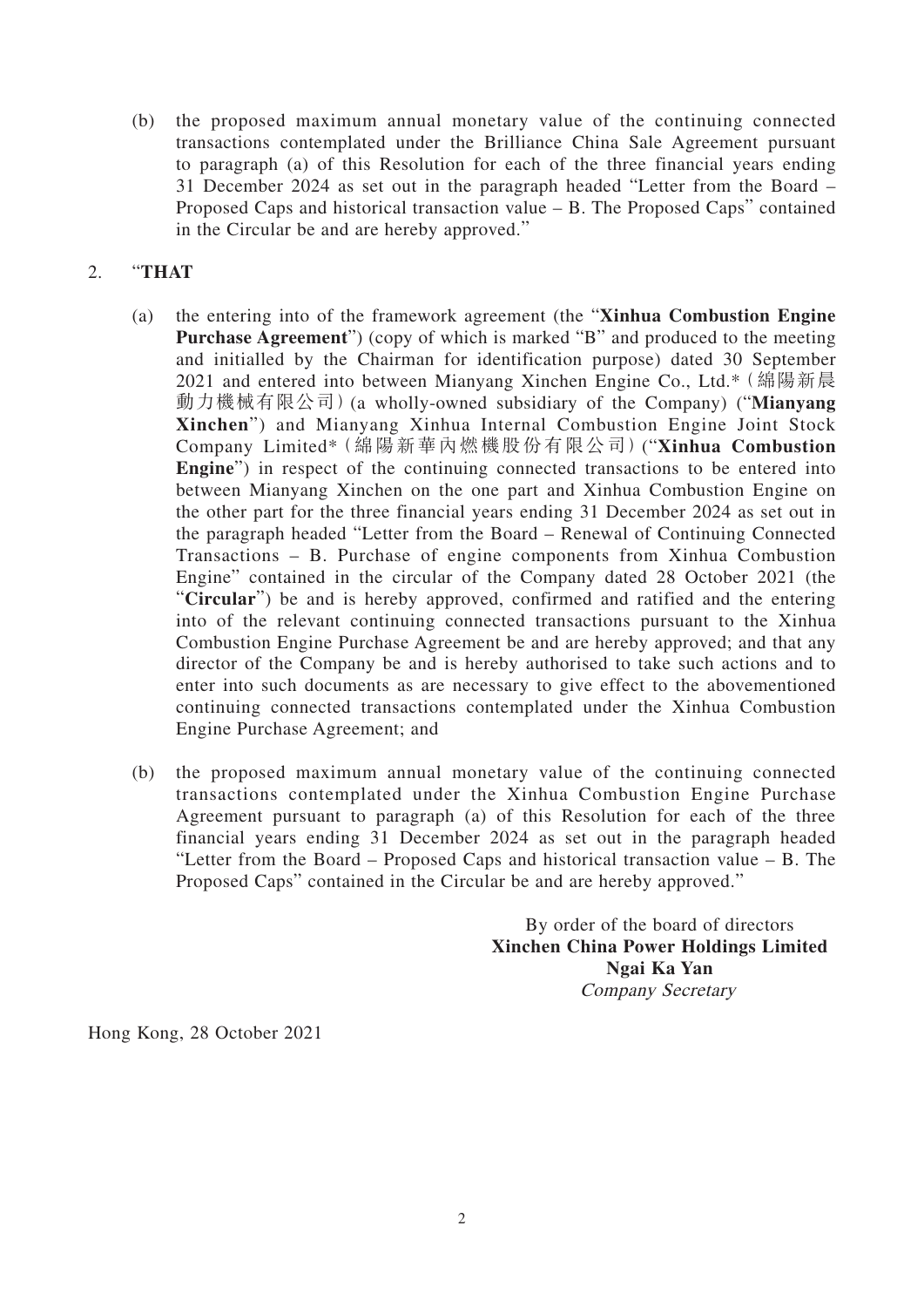Registered Office: Windward 3 Regatta Office Park PO Box 1350 Grand Cayman KY1-1108 Cayman Islands

Head office and principal place of business: Suites 1602-05 Chater House 8 Connaught Road Central Hong Kong

\* for identification purposes only

Notes:

- 1. A shareholder entitled to attend and vote at the above meeting may appoint one or more than one proxies to attend and to vote on a poll in his stead. On a poll, votes may be given either personally (or in the case of a shareholder being a corporation, by its duly authorised representative) or by proxy. A proxy need not be a shareholder of the Company.
- 2. Where there are joint registered holders of any share, any one of such persons may vote at the meeting, either personally or by proxy, in respect of such share as if he were solely entitled thereto; but if more than one of such joint holders are present at the meeting personally or by proxy, that one of the said persons so present whose name stands first on the register of members of the Company in respect of such shares shall alone be entitled to vote in respect thereof.
- 3. In order to be valid, the form of proxy duly completed and signed in accordance with the instructions printed thereon together with the power of attorney or other authority, if any, under which it is signed or a notarially certified copy thereof must be delivered to the office of the Company's branch registrar and transfer office in Hong Kong, Computershare Hong Kong Investor Services Limited, at 17M Floor, Hopewell Centre, 183 Queen's Road East, Wanchai, Hong Kong not less than 48 hours before the time appointed for holding the meeting or any adjournment thereof.
- 4. Completion and return of the form of proxy will not preclude shareholders from attending and voting in person at the meeting if shareholders so wish.
- 5. The Hong Kong branch register of members of the Company will be closed from Thursday, 11 November 2021 to Tuesday, 16 November 2021, both days inclusive, during which period no transfer of shares will be registered. Only shareholders of the Company whose names appear on the register of members of the Company on Thursday, 11 November 2021 or their proxies or duly authorised corporate representatives are entitled to attend the meeting. In order to qualify for attending the meeting, all properly completed transfer forms accompanied by the relevant share certificates must be lodged with the Company's branch share registrar and transfer office in Hong Kong, Computershare Hong Kong Investor Services Limited, at Shops 1712-1716, 17th Floor, Hopewell Centre, 183 Queen's Road East, Wanchai, Hong Kong for registration not later than 4:30 p.m. on Wednesday, 10 November 2021.
- 6. The ordinary resolutions set out in this notice of extraordinary general meeting will be put forward to independent shareholders to vote by way of a poll.